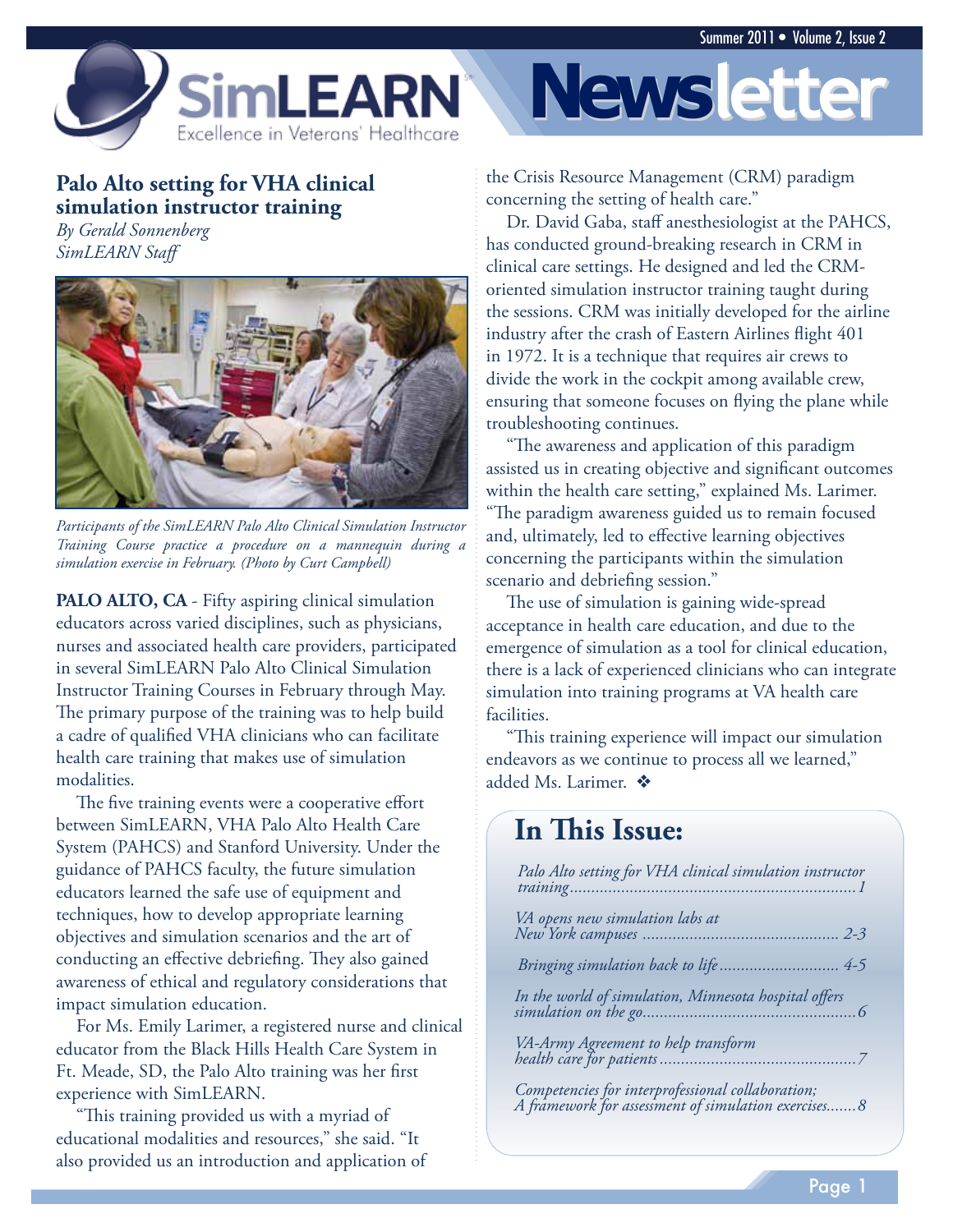

# News



*L-R: Ms. Martina Parauda, Director of New York Harbor Healthcare System; Dr. Haru Okuda, National Medical Director for VHA's SimLEARN program; Congressman Michael Grimm (R-New York); and Dr. Barry Goozner, Co-Chief, General Medicine and NY Harbor, cut the ribbon on the new Simulation Learning Center at the VA's Brooklyn Campus. (Photo by Jennifer Sammartino)* 

#### **VA opens new simulation labs at New York campuses**

*By Jennifer Sammartino Public Affairs Officer - VA New York Harbor Healthcare System - Brooklyn Campus* 

**BROOKLYN, NY** – In room 9-333 of the Brooklyn VA Medical Center, a patient lies on a table waiting for medical attention. For what ailment, he doesn't yet know. He'll have to wait for Dr. Satyajit Kosuri, the chief resident of medicine, to decide what will be wrong. If this sounds strange, there's a perfectly good explanation: like all patients, this one is special; however, he is not a Veteran … he is a "Sim Vet."

Sim Vet is a mannequin that can talk, breathe and cry; he and others like him are used for training around the country, including at the Brooklyn Campus of the VA New York Harbor Healthcare System. Dr. Kosuri will program the mannequin to mimic a real-life medical emergency – such as a heart attack or stroke – for training purposes.

Ribbon-cutting ceremonies for two new simulation learning centers were held recently - April 4 for the Brooklyn campus center where Sim Vet "lives," and

April 12 for the Manhattan VA Medical Center. The mission of the simulation centers is to provide the opportunity for VA clinical staff, residents and students to develop skills through simulation to improve staff safety and Veteran care.

The simulation centers are each grant funded by the Office of Occupational Health and Safety, VACO, and used to mimic emergency situations for the purpose of multi-disciplinary training. Traditionally, medical education has relied on training with real patients in actual clinical settings. While hands-on experiential learning is indispensable, VA is dedicated to state-of-theart learning that respects patient safety. The simulation centers represent examples of this commitment.

"A situation where a real patient is in cardiac distress is very challenging to every member of the clinical team that gathers to treat serious and life-threatening emergencies," said Dr. Steven Sedlis, chief of cardiology at the Manhattan Campus. He explained that simulation with a life-like, high-tech mannequin that simulates breathing and talking is a very effective training tool for relatively inexperienced physicians and medical students to use for playing out the options they must consider and actions they must take in a real-life emergency.



*Dr. Satyajit Kosuri (far right), chief resident, medicine, leads a tour of the Simulation Learning Center following the ribbon cutting at the Brooklyn Campus. (Photo by Jennifer Sammartino)*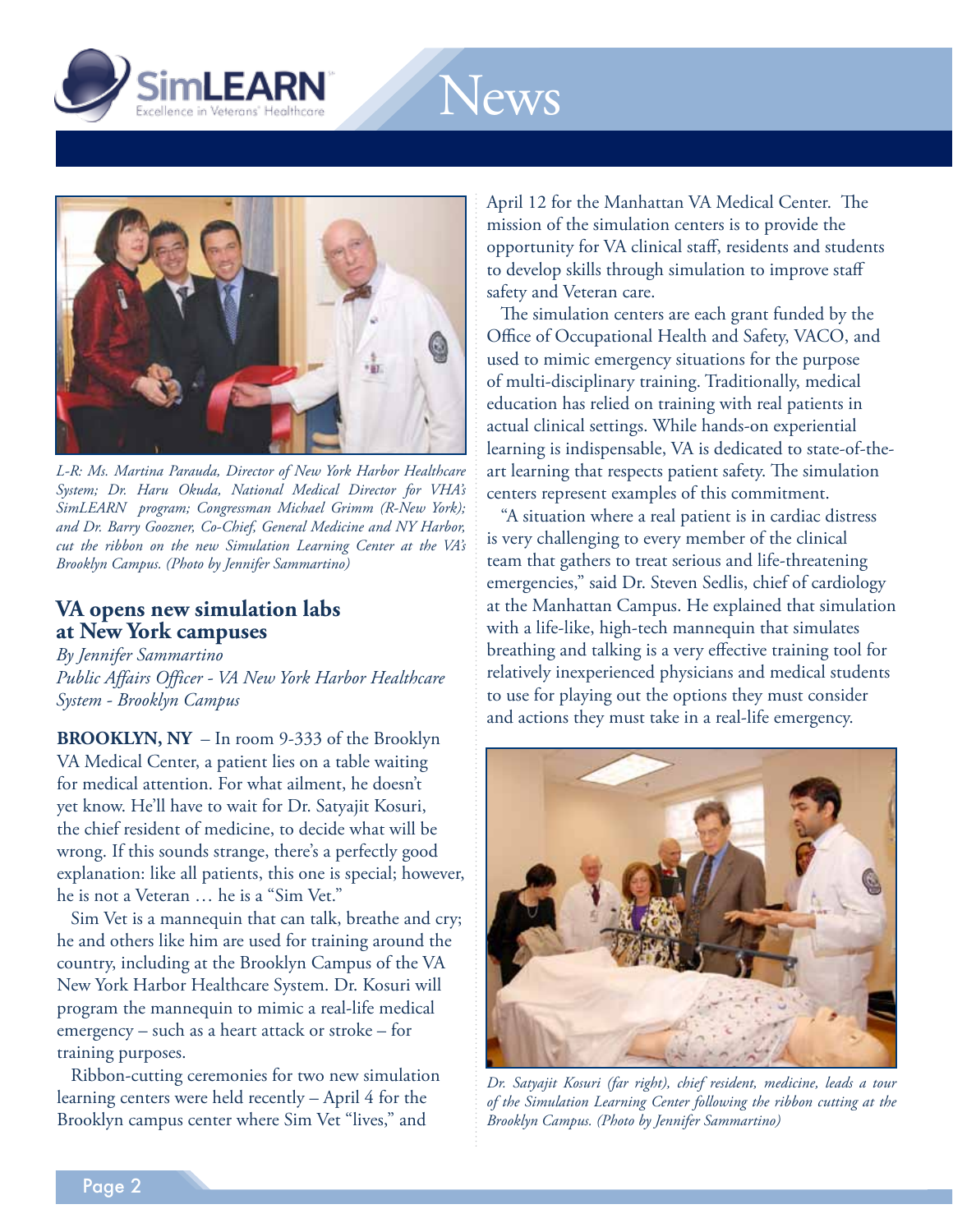The information about heart rate, temperature and other vital signs is provided by a facilitator who manipulates computer readings to simulate readings appropriate to a particular medical condition.

"The centers offer state-of-the-art video capability, ultrasound for the placement of central lines and other technology, enabling us to teach the latest techniques as they become available," said Dr. Annemarie Leyden, chief, learning resources, VA New York Harbor, who coordinates

the lab's activities at the Brooklyn Campus with Dr. Barry Goozner, cochief of general internal medicine at the Brooklyn Campus, and Associate Program Director For Medicine Program, State University of New York Downstate. "There are so many possibilities."

"Simulation is a wonderful resource that is being increasingly used for training both VA physicians and nurses, and medical students from the VA-affiliated New York University School of Medicine," said

Dr. Brian S. Kaufman. He oversees the Manhattan center along with Dr. Kevin J. Felner and their colleagues from the Division of Critical Care.

 allows us to review and critique the techniques once the training is complete," said Dr. Goozner, adding that simulation training began about seven years ago at VA's Brooklyn campus, and that the new high-tech lab is one of very few in use at hospitals in the New York City region.  $\bullet$ "The lab's videotaping capability

**Will you be REdI? The Resuscitation Education Initiative (REdI) is SimLEARN's comprehensive approach to standardize, document, track, and monitor the provision of Advanced Cardiac Life Support (ACLS), Basic Life Support (BLS) and Advanced Trauma Life Support (ATLS) training throughout VHA.** 

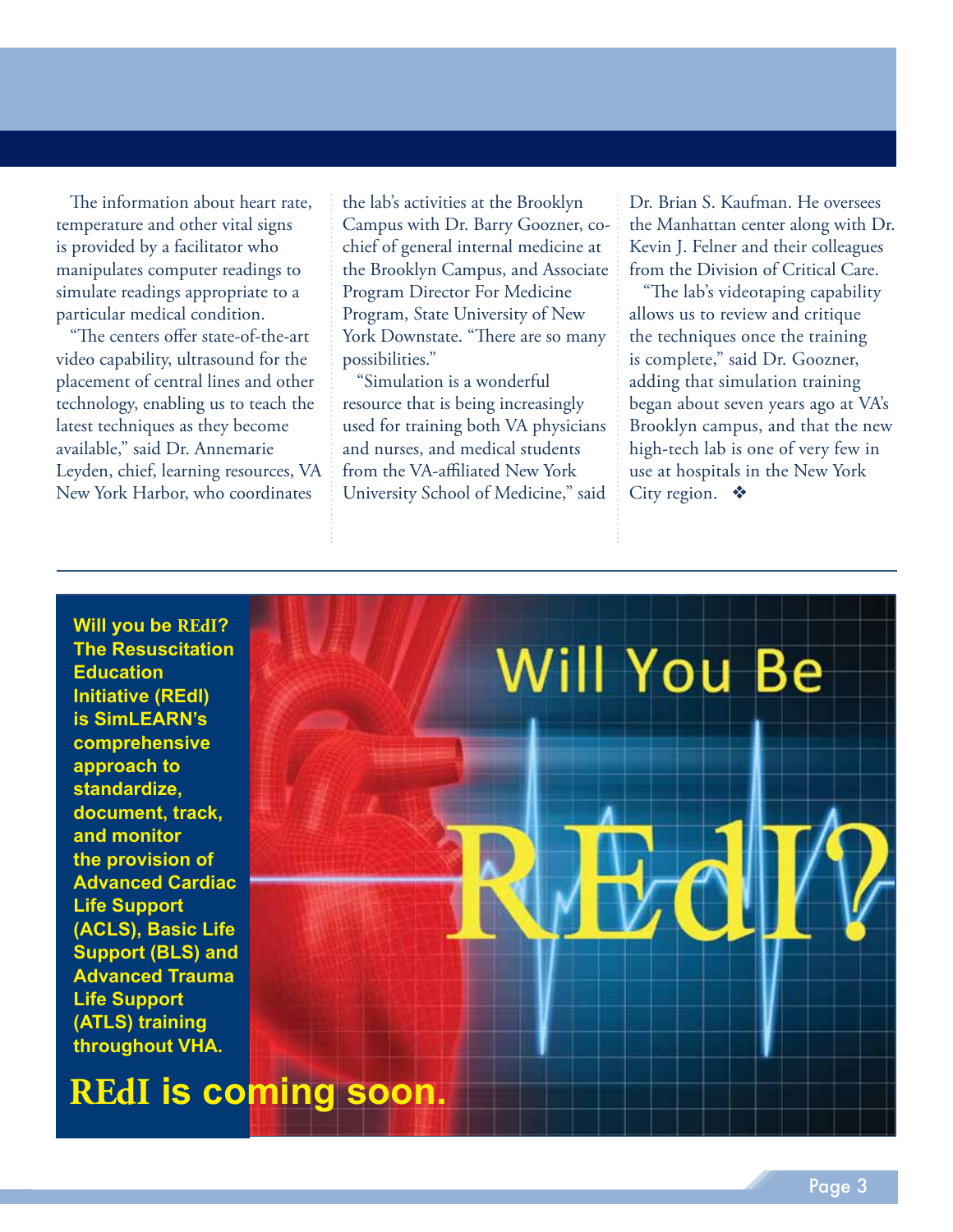

# Simulation Training

### **Bringing simulation back to life**

 *Malcolm Randall VA Medical Center By Denise R. Cochran Coordinator for Interdisciplinary Simulation Education Center; lead Mock Code Drill Instructor* 



*In this image or panel, "Harry" is admitted to the medical center. Illustrations for a booklet series are in the form of panels designed in the style of a comic book to illustrate a variety of medical training scenarios.* 



 **GAINESVILLE, FL** – At first glance, he's just a simple mannequin, made of plastic, foam and paint. However, once he dons his Vietnam Veteran ball cap, VA pajamas, as well as red-white-and-blue suspenders, he becomes Heart Attack Harry, SuperVet, dying several times a day in order to help bring life to others by improving emergency response all around the Malcolm Randall VA Medical Center.

Heart Attack Harry is a vital part of the North Florida/South Georgia (NF/SG) Veterans Health System Interdisciplinary Simulation Education Center (ISEC). Here, medical providers come together to advance their clinical skills, foster critical thinking and nurture interdisciplinary teamwork.

With the mock code drill program, Heart Attack Harry regularly appears on inpatient and outpatient care units and challenges staff to respond to a simulated cardiac arrest scenario. Staff members are expected to call a code blue, initiate CPR and attempt to resuscitate Harry using their crash cart and defibrillators or automatic external defibrillators. Drill performance is rated by a drill instructor using an objective measurement tool to score their response for specific actions needed to be completed within 4 minutes. Participants then evaluate their own performance through a facilitated debriefing session. The drills are designed to give staff an opportunity to practice and apply basic life support and advanced cardiac life support (ACLS) skills and to develop effective teamwork and communications while gaining experience with equipment and supplies commonly used in emergent situations.

Mock code drills have also been instrumental in assessing system processes in differing patient care environments during medical emergencies. Evaluation of code drills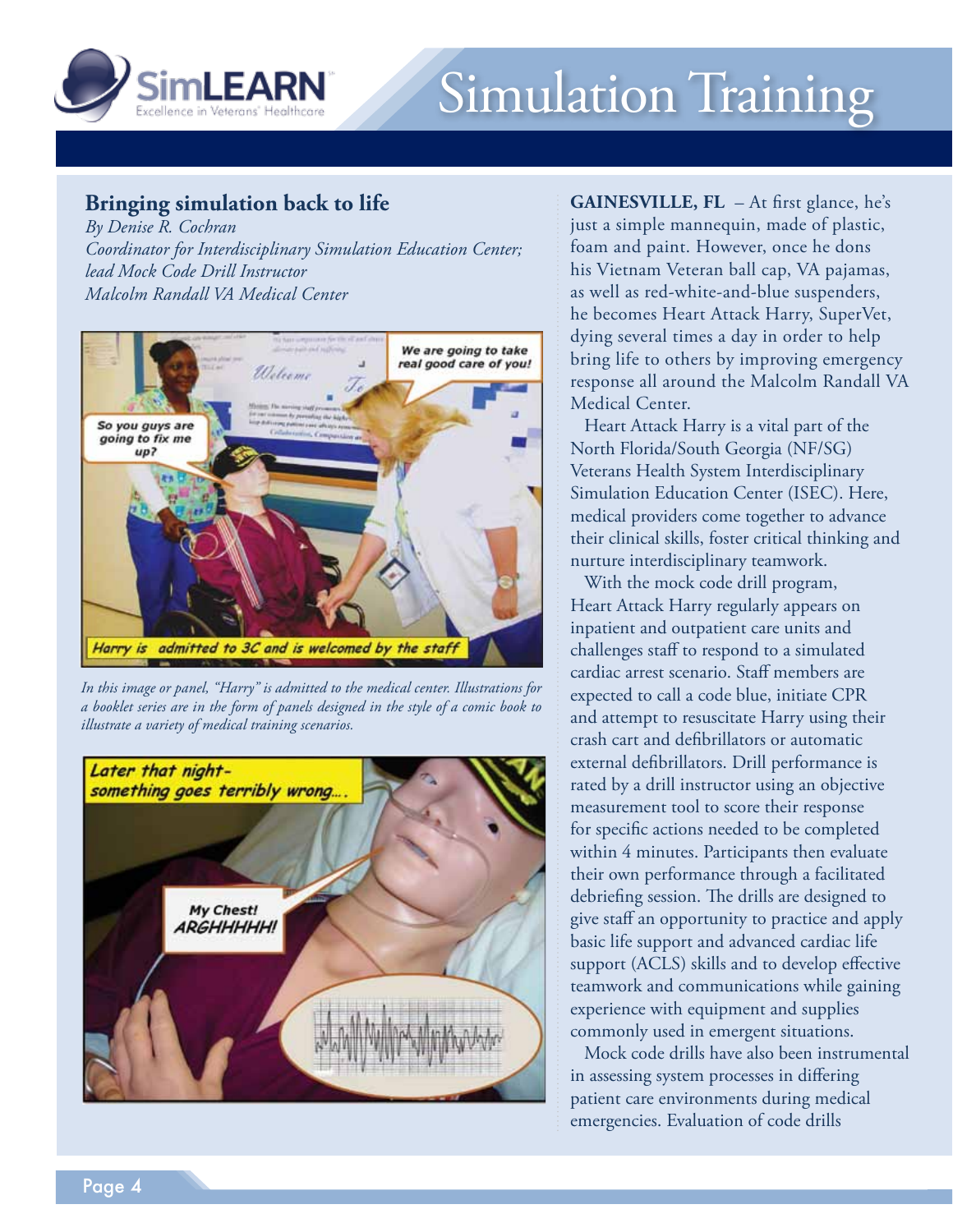performed in patient care environments *(in situ)*  have helped to identify problems and barriers that adversely affect code performance and outcomes. Issues impacted as a result include the availability of needed equipment and supplies, arrangement of furniture in patient care areas and issues of patient transport and communication systems.

For example, results gathered from these training exercises led to the redesign of all the crash carts in the system. Once new design models and system processes were proposed, piloting and testing was completed through simulation code drills. Staff education on the final product was further enhanced through hands-on simulation-based training in patient care areas and in ACLS code training in ISEC.

*Evaluation of code drills performed in patient care environments (in situ) have helped to identify problems and barriers that adversely affect code performance and outcomes.* 

 Through some creative efforts, he now stars in his own training booklet series, *The Nine Lives of Heart Attack Harry.* Designed in the style of a comic book, episode one portrays Harry being admitted to the Malcom Randall VA Medical Center for chest pain, which quickly evolves into a heart attack. The booklet features Harry as he moves from the emergency department to a medical surgical unit, and finally to the intensive care unit, after surviving a successful resuscitation. It is used as a training book to illustrate how to call for a code, perform CPR and use the defibrillator to resuscitate a patient, while adding some fun and novelty to what is normally perceived as stressful training. Harry has also gained a kind of celebrity status.

With a little bit of imagination and a lot of serious teamwork, Heart Attack Harry seems to have made an impact on improving patient care for all Veterans at the Malcom Randall VA Medical





Center. Many believe there is much that can be learned using a simple piece of plastic, especially when you bring it to life in the eyes of staff, challenging them to continue to become more proficient and efficient in addressing emergency situations.  $\bullet$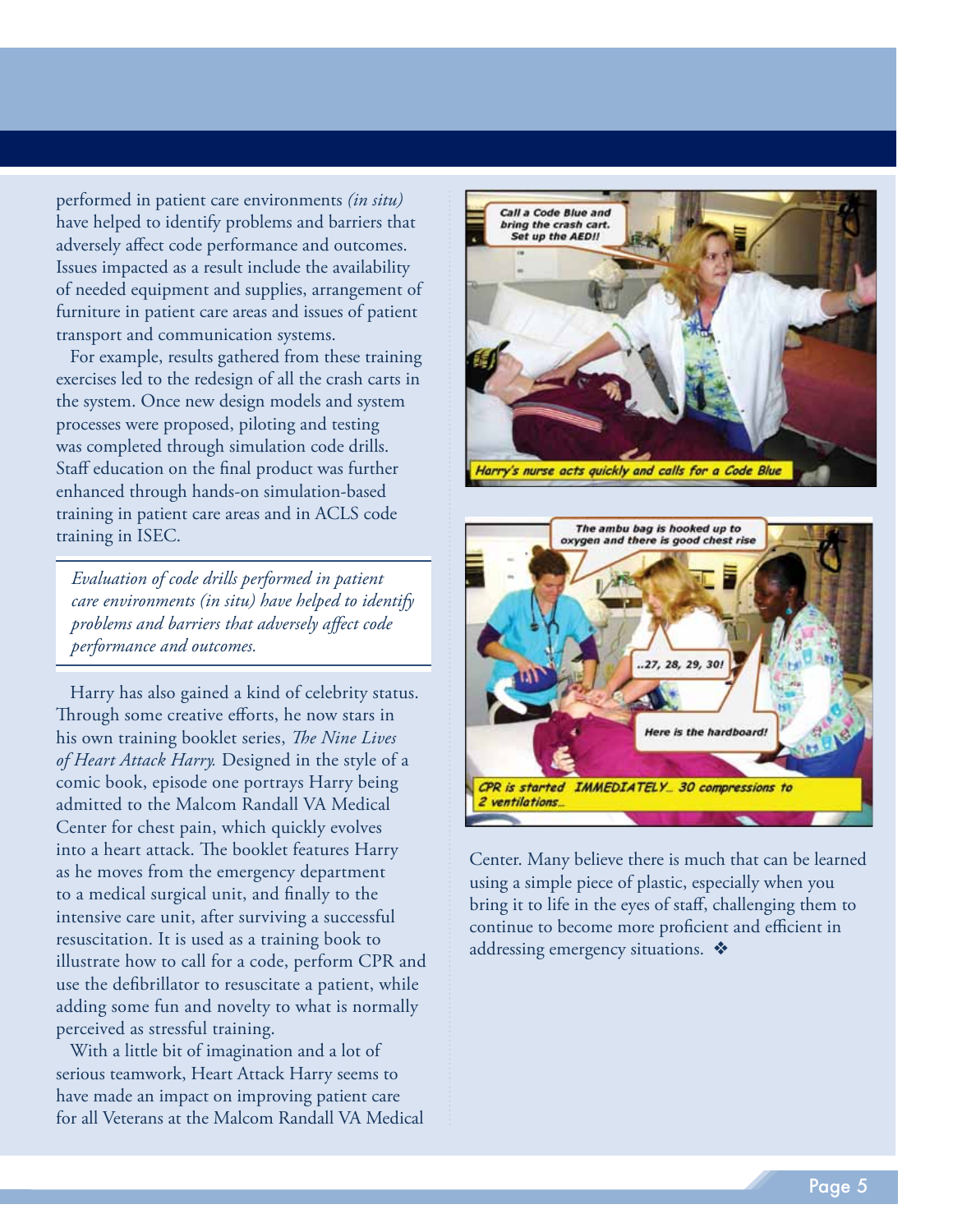

## **In the world of simulation, Minnesota hospital offers simulation on the go**

*By William Gaught SimLEARN Staff* 

**MINNEAPOLIS, MN** – Need a way to bring simulation training to staff members when cost, time and location are issues? Children's Hospital and Clinics of Minnesota is addressing this issue with the Mobile Simulation Center.

It is a flexible, multifunctional vehicle capable of taking simulation training directly to health care providers across the Midwest. The mobile center can be configured for hospital environments like an emergency room, delivery room or intensive care room, and is equipped with cameras and microphones that allow training scenarios to be recorded and played back during debriefings.

"The Mobile Simulation Center is an effective tool that allows us to share our pediatric expertise around the region," said Phil Kibort, MD, Chief Medical Officer. "The ability to respond to a child in a medical crisis is an essential element of providing high-quality, safe pediatric care for children."

Developed in 2006 with a donation from Kohl's Department Stores, the mobile simulation center makes it possible to take simulation training to hospitals or clinics for pediatric and neonatal emergency care training.

A typical day-long simulation program includes two half-day sessions with two to three different scenarios during each session. This setup provides a risk-free environment for multi-disciplinary teams of physicians, registered nurses, emergency medical technicians,



respiratory therapists, lab technicians, radiologists or pharmacy staff to practice situations similar to ones they might experience in their own facilities.

Currently, the program offers courses such as Simulated Pediatric Resuscitation Team Training, which includes, "*Putting PALS and Crisis Resource Management into practice."* This class creates realistic and dynamic pediatric emergency situations that require health care personnel to apply their knowledge of Pediatric Advanced Life Support (PALS) guidelines and utilize technical and clinical decision-making skills in their response as a team.

The Simulated Pediatric Rapid Response Team Training course offers an *"Early recognition of a child's deteriorating condition"* class. This class creates realistic and dynamic pediatric emergency situations that require health care personnel to perform pediatric assessments and apply initial life support interventions. Participants will apply their knowledge of pediatric assessment and response in order to stabilize pediatric patients until appropriate help can be summoned.

If mobile simulation is an idea for your facility, more information about the capabilities of the Mobile Simulation Center and training programs it provides is available at [http://www.childrensmn.org/Web/](http://www.childrensmn.org/Web/simbus/113557.asp.) [simbus/113557.asp.](http://www.childrensmn.org/Web/simbus/113557.asp.)  $\diamondsuit$ 

#### **Mobile simulation in VA**

 **ANN ARBOR, MI** – The VA National Center for Patient Safety (NCPS) here is also using mobile simulation to conduct training and save travel costs. Here are a few facts:

- • NCPS has conducted portable, point-of-care, high-fidelity simulation at VA facilities (both large and small) to enable participants to practice teamwork and communication since January 2010.
- • The simulation-based curriculum is founded on the principles and techniques of *Crew Resource Management* which originated in the aviation industry.
- • Four high-fidelity simulators are shipped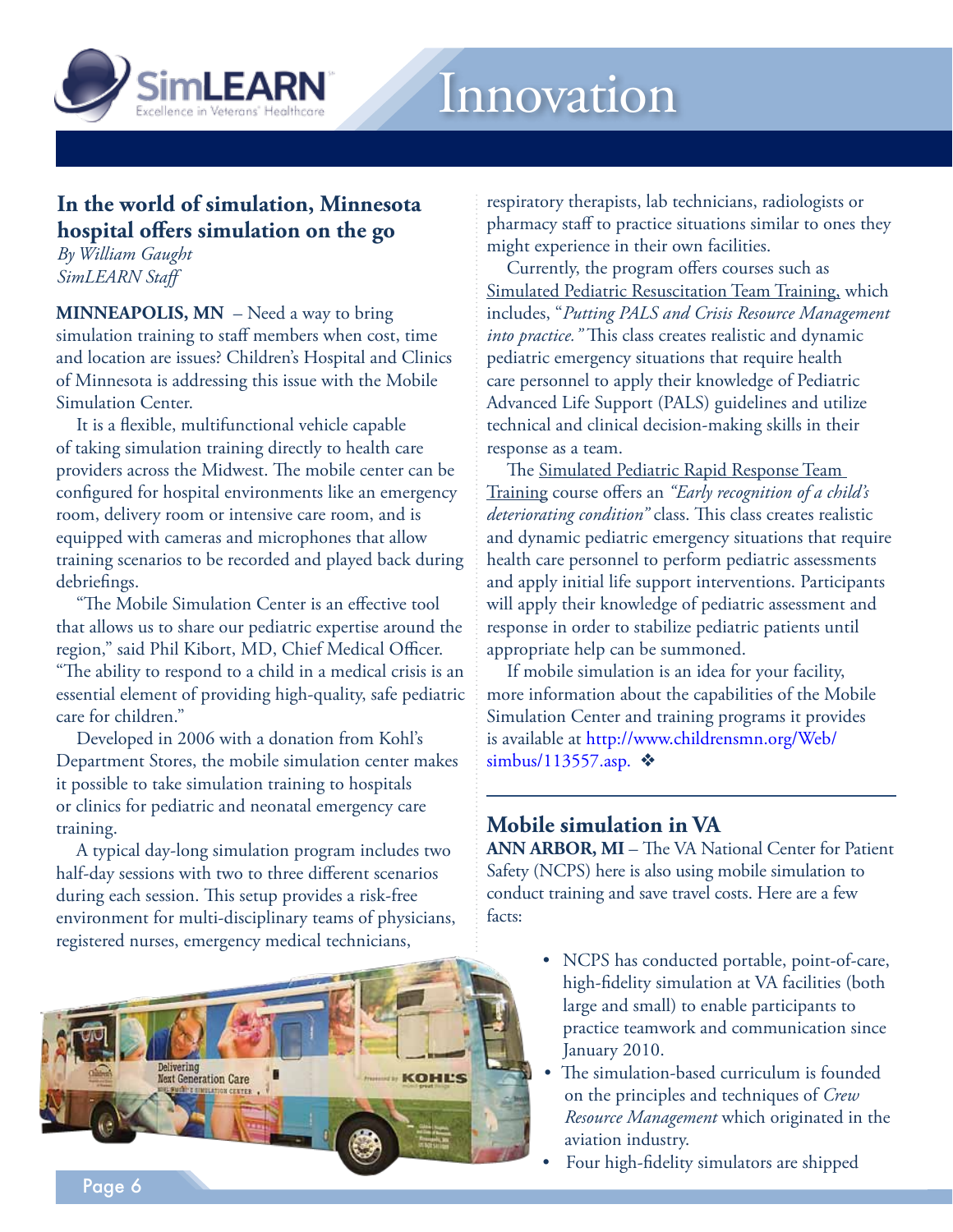(primarily by ground transport) in "heavy duty" cases to a VA facility that has enrolled in any one of three educational programs available at NCPS: *Medical Team Training; Nurse Crew Resource Management; and Patient Safety Curriculum/Graduate Medical Education.* 

- Experienced instructors facilitate knowledge-building workshops that are followed by simulation-based experiential learning.
- During the last year, 18 workshops provided training for 1,276 VA nurses, physicians, allied health providers and residents.
- Increasingly, sites participating include community based outpatient clinics, as well as medical centers. It is believed this trend will likely continue as teamwork and communication training expands throughout the entire VA organization.  $\triangleleft$

#### **VA-Army agreement to help transform health care for patients**

*By Gerald Sonnenberg, SimLEARN Staff and Kristen McCullough, Dept. of the Army, PEO STRI* 

**WASHINGTON** – The VA and Department of the Army are working together to provide cuttingedge simulation-based training for medical staff to enhance the quality of patient care at VA medical facilities across the nation.

 "This agreement between the VA and the U.S. Army strengthens an important relationship that helps VA deliver better health care and value for all of our nation's Veterans. It also allows VA to make the best and most cost-effective purchases of simulation equipment, while also moving us toward system-wide standardized simulation training," said Dr. Robert A. Petzel, VA Under Secretary for Health.

The \$5 million agreement utilizes the expertise of the Army's Program Executive Office for Simulation, Training and Instrumentation (PEO STRI) to provide support and services for simulation equipment and supplies acquisition in support of VA's Simulation Learning, Education and Research Network (SimLEARN) Program.

The SimLEARN Program was established by VA to develop national simulation-based clinical training throughout its more than 150 medical centers around the nation. As the Army's acquisition agency for simulation and training devices, PEO STRI has

unique expertise in the area of acquisition services for medical instruction and related program management services. PEO STRI has established equipment and technology requirements to support its nationally recognized simulation-based medical training programs.

 medics and combat lifesavers receive for treating "This agreement certainly joins our active and retired service men and women in a way they've never been connected before," Dr. James T. Blake, the Program Executive Officer for PEO STRI, said. "The cuttingedge modeling and simulation expertise that our combat

*The SimLEARN Program was established by VA to develop national simulation-based clinical training throughout its more than 150 medical centers around the Nation.* 

 active duty Soldiers will be leveraged for supporting the training efforts of medical personnel who care for our Veterans. It's truly a win-win situation for our nation's heroes."

About PEO STRI: Headquartered in Orlando, FL, PEO STRI provides interoperable training and testing solutions and program management, along with lifecycle support for the Army's most advanced training systems around the world.  $\bullet$